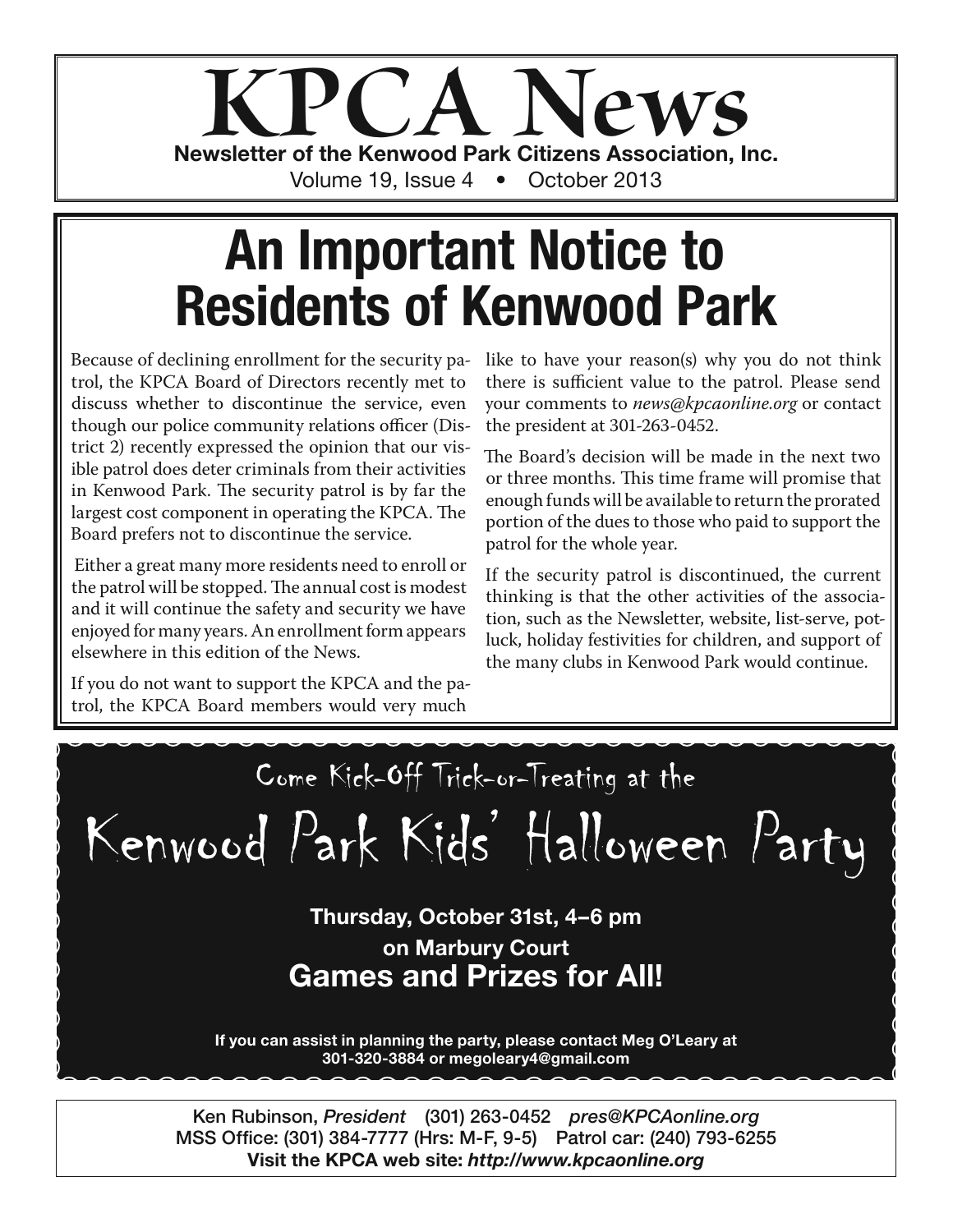#### **KPCA GARDEN CLUB**

#### **Kids' Tree Ghost Decorations For the New Durbin Rd. Triangle Neighborhood Garden**

In September, Kenwood Park neighbors: Stephen Miller, Ajit Thyagarajan, Naren Roy, Chevanniese Smith, Krishna Collie and Sinaly Roy, under the guidance of Shannon Russell from **New Leaf Garden Designs** completed phase one of the New Durbin Road Triangle Neighborhood Garden. The participants learned ecologically friendly techniques in the preparation of a new bed and installed new plants for all to enjoy.

We would like to celebrate by decorating trees around the garden with tree ghosts for the Halloween Season.

**KIDS:** Design your own tree ghost. (All you need is about a square foot of white cloth/or plastic. A ball or crumpled piece of glossy paper to make a head. Cover the head with the cloth and tie a string securely around the neck. Design a face with waterproof markers). Don't Be Afraid to be Creative!

Drop off your tree ghost in the box at 5724 Durbin Rd. (across the street from the garden) any time before Oct. 30th. We'll begin hanging them in the trees 2 weeks before Halloween.

Check out: *http://www.squidoo.com/how-to-makeeasy-ghost-halloween-tree-ornaments*

For more information, contact: Sinaly Roy at 301-229- 3459 or *Sinalymroy@gmail.com*

#### **Rebis Peter Dressner - PC Repair Specialist**

**MS Windows, Apple OS X, Linux Serving Bethesda Inside Beltway + Adjacent Neighborhoods** 

Networking, Virus Removal, PC Problem Resolution Data Recovery and Data Backup, Parental Controls New PC Setup and Data Transfer, Pre-Purchase Advice

Located in Kenwood Park, Bethesda Flexible Hours  $(24/7)$  Email: bethesdapcrepair@gmail.com Tel: 301-718-1088 2e 32 Blog: bethesdapcrepair.wordpress.com



**Save time and money from a trusted home improvement contractor. Find out how much you can save!**

**ServiceAGroup.com will match you with highly qualified Pros, all local and highly recommended by your neighbors and friends. Meet our verified contractors for free estimates. Save even more if you join in with others doing similar projects.**

- **Go to ServiceAGroup.com**
- **Register or Request a Quote**
- **Find contractors working on projects nearby**
- **Get unbeatable savings from reliable, local and top quality service professionals**
- **Try it today..It's Free!**



## **Email Notifications**

The KPCA is now sending out neighborhood information by email about four times a year and also if there is a warning needed about safety issues in the neighborhood. These include if a theft occurs, the presence of aggressive solicitations being made house to house, and if a child has been made uncomfortable by interaction with a stranger in the area.

Since all our neighbors do not have email or are not registered, we ask that the safety information be relayed by those who do receive the messages to their unconnected neighbors. If you wish to join in and have these messages delivered to you, we will encourage you to join our website.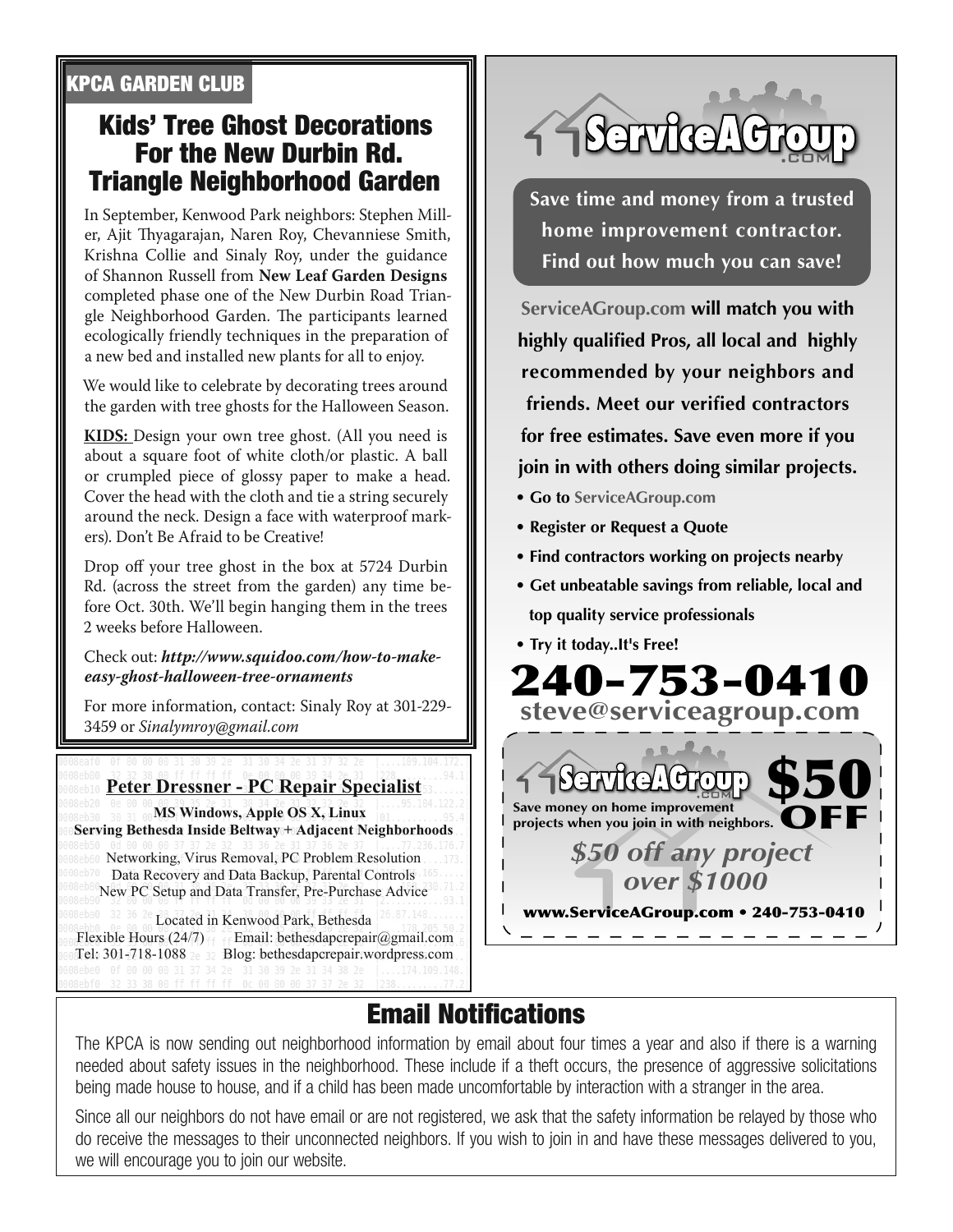## **Kenwood Park Citizens Association Please renew your membership today (or join for the first time).** July 1, 2013, to June 30, 2014 **Security patrol contribution and KPCA membership together: \$338**.  $\Box$  KPCA membership only: \$100. Last Name:\_\_\_\_\_\_\_\_\_\_\_\_\_\_\_\_\_\_\_\_\_\_\_ First Name\_\_\_\_\_\_\_\_\_\_\_\_\_\_\_\_\_\_\_\_ Title\_\_\_\_\_\_\_\_\_ Spouse's Name: First\_\_\_\_\_\_\_\_\_\_\_\_\_\_\_\_\_\_\_\_\_\_\_\_\_\_\_\_\_\_\_\_Last (if different)\_\_\_\_\_\_\_\_\_\_\_\_\_\_\_\_\_\_\_\_\_\_\_\_\_\_\_\_ Street Address\_\_\_\_\_\_\_\_\_\_\_\_\_\_\_\_\_\_\_\_\_\_\_\_\_\_\_\_\_\_\_\_\_ Home Phone ( )\_\_\_\_\_-\_\_\_\_\_\_\_\_\_\_ Please make checks out to KPCA (or to the Kenwood Park Citizens Association) Please mail to: Austin King KPCA Treasurer 6604 Millwood Rd. Bethesda, MD 20817 Questions?: pres@kpcaonline.org

## **Clara Barton Community Center 7th Annual Haunted House October 27**

The Clara Barton Community Center will hold its seventh annual Haunted House on Sunday, October 27, from 4 to 6 pm at 7425 MacArthur Boulevard, Cabin John. Once again, the Friends of the Clara Barton Community Center, in conjunction with the Montgomery County Department of Recreation, will create a very scary experience the Sunday before Halloween!

Although all ages are welcome, children up to age 12 will probably find it most rewarding. Parents, please accompany the young ones. No charge for entry. Refreshments will be served, and small gift items will be handed out to kids. For adults, we will have a small, separate section that will feature frightening things trust us on this! Hope you will visit and be very frightened.

For more information about the location of the event, contact the Center at 240-777-4910, or visit the website at:

**http://www.friendsofclarabartoncommunitycenter.org/event.html**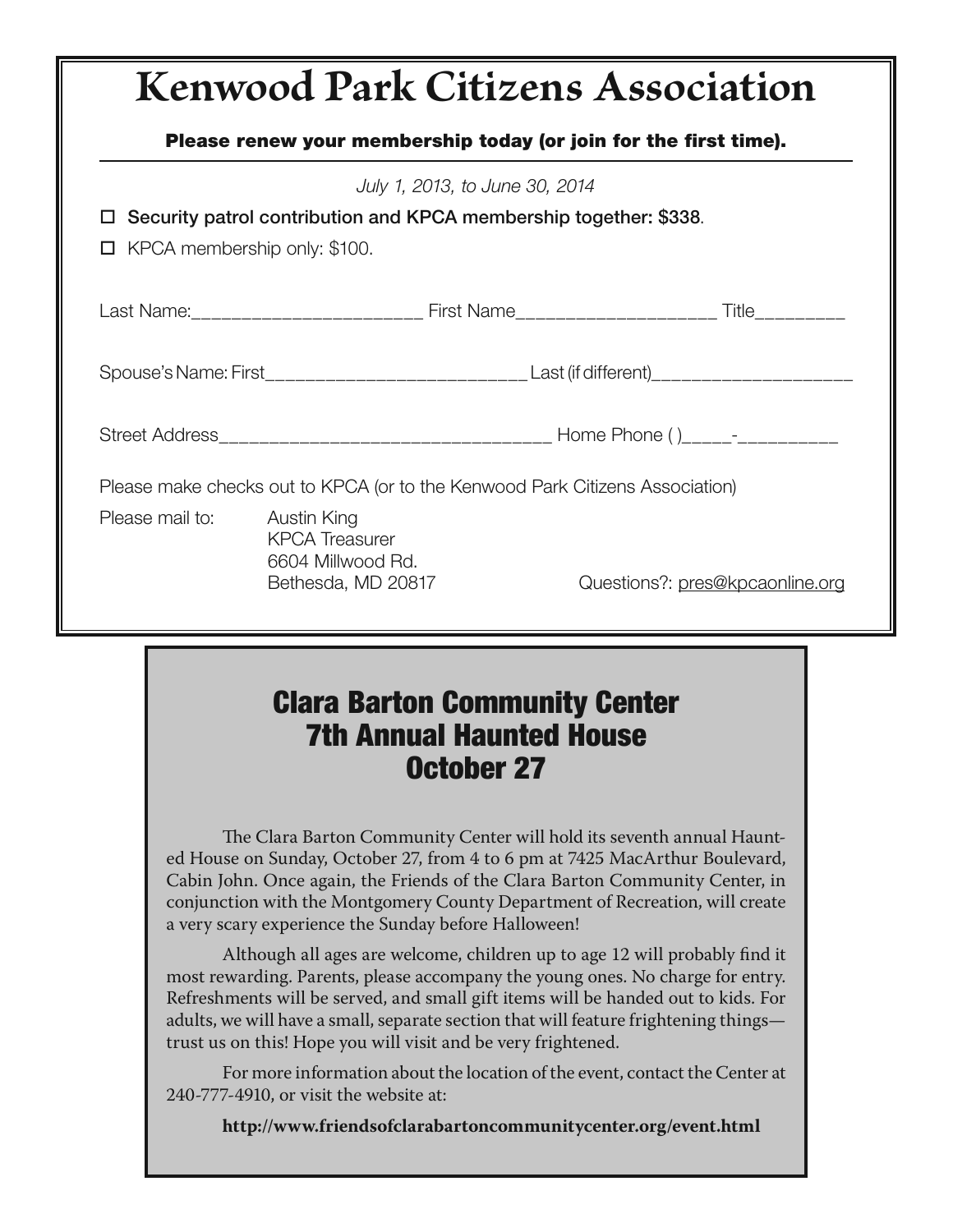## **Shutdown…and More**

*The Real Estate World*<br> *The Real Estate World*<br>
ing market here in the DC<br>
and sellers have been boot in default because their the DC<br>
agencies closed, buyers fee<br>
in worst case scenarios.<br>
funds have caused treme<br>
te What a topsy turvy real estate environment it has been! With the shutdown and fears of the housing market here in the DC area coming to a complete standstill and the real lack of inventory, buyers and sellers have been bounced around between fear and excitement. Worried that they would be in default because their tax returns and employment couldn't be verified with the IRS and federal agencies closed, buyers feared losing their deposits, being sued for damages or being without housing in worst case scenarios. Sellers fears of not being able to make the next move due to lack of closing funds have caused tremendous anxiety. And the lenders, although coming up with "work around" temporary solutions, have been worrying about not being able to sell unverified bundled mortgages on the secondary market which would put a freeze on their ability to lend at all.

Even if you receive this newsletter and the shutdown is resolved, there will certainly be a backlog in verification time frames, which may well set back some settlements. But closings will happen and homes will be sold! And certainly an all cash buyer avoids these issues!

However, we are approaching the holiday season, which is historically the slowest time of the year for home sales. Given the lack of inventory and predictions that this situation is not going to change in the near future, anyone who puts their home on the market now will still likely see a quick sale, as long as the home is priced appropriately. The interest rates took a dip again this week and although we are not at the recent all time lows, we are still in a historically low range. There are only 38 detached homes actively for sale in 20817 between \$600,000 and \$1,200,000. And there are NONE for sale in Kenwood Park at this time!

> *Contributed by Linda Chaletzky lchaletzky@eversco.com*

\*Statistics are taken from the Metropolitan Regional Information System for three areas: Washington, D.C., Montgomery County, Maryland, and Fairfax County, Arlington, Alexandria, and Falls Church in Virginia.

## **Computer Classes at Jewish Council for the Aging**

 BECOME COMPUTER SAVVY! Sign up for computer classes with Jewish Council for the Aging's Senior Tech. Classes are taught by dedicated expert instructors and are designed to introduce, refresh or advance computer skills. Classes are held in Rockville, Gaithersburg and Northern Virginia and are ongoing throughout the year. Fees range from \$15-\$80 and range from 1 week to 6 week sessions. Computer classes are small in size and there are free assisted practice times available at all locations. Call now and get started on your way to becoming computer savvy.

**For more information visit:** *www.accessjca.org* **to view the current course catalog** 

**or call (240) 395-0916**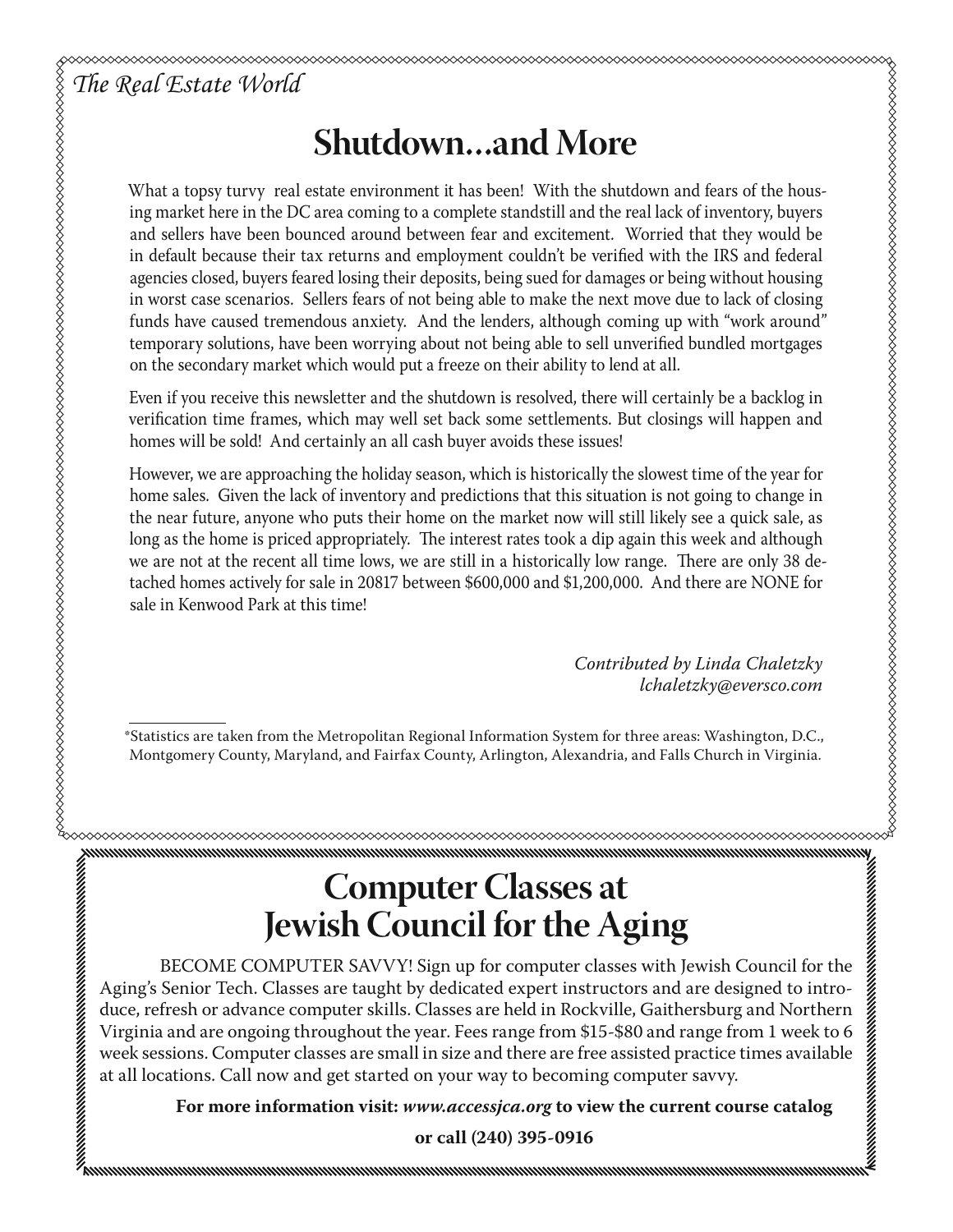## **2 Bills to Protect and Maintain Trees Approved**

The Montgomery County Council on July 23 approved Bill 35-12 and Bill 41-12 that will protect roadside trees that are targeted to be trimmed, cut down or otherwise damaged, and will require owners of infill development properties to plant trees to bolster the County's "tree canopy."

Bill 35-12, which was approved unanimously, would require property owners who apply for a sediment control permit to plant trees even if they did not take down trees as part of their development. Sediment control permits are required if more than 5,000 square feet of property would be disturbed.

The bill is intended to help the canopy of shade trees that benefit the County in numerous ways. The bill would not apply to major developments, which have a different set of tree protection mitigation requirements.

Bill 35-12 requires property owners to plant three shade trees on a smaller lot and a greater number of trees on larger lots. Property owners have the option of paying into a fund for tree canopy conservation projects. The bill would require 400 square feet of open space per shade tree planted onsite.

The bill also would require the County's Department of Environmental Protection to develop a comprehensive County-wide shade tree planting plan.

Bill 41-12, which was sponsored by Councilmembers Roger Berliner and Marc Elrich, was approved 7-2. Council President Nancy Navarro, Vice President Craig Rice and Councilmembers Berliner, Elrich, Phil Andrews, Valerie Ervin and Hans Riemer voted to support the bill. Councilmembers Nancy Floreen and George Leventhal were opposed.

"Today is a big day for everyone who loves trees," said Councilmember Berliner. "The Council has passed two major pieces of legislation that together protect trees in our County rights of way and preserve our tree canopy. The bills reflect the extraordinary importance of trees to our residents, and the environmental, aesthetic and economic value they add to our quality of life in Montgomery County."

Councilmember Elrich said: "I am proud that we passed two important environmental bills today. I started work on the tree issue when I first was elected to the Council. A bill to strengthen the Forest Conservation Law was my first major legislative initiative. This has been a long, six-year process and today it culminated in the passage of two bills: one to better maintain our road side trees and a second that fosters the protection and preservation of our tree canopy. I want to thank Councilmember Berliner who, working with the County Executive Leggett's staff from the Department of Environmental Protection, the Department of Transportation and the Department of Permitting Services, worked hard and long to address the concerns of the various stakeholders and to shape bills that have a meaningful and positive outcome for the environment and for the residents of our County."

Bill 41-12 primarily addresses County-owned trees that are in County right-of-ways. In many instances, trees that a property owner considers to be their trees actually are in County right-of-ways and Bill 41-12 would apply in those cases. In some cases, property owners want to cut down trees they believe to be unsafe, but when a property owner wants to cut down a roadside tree for other reasons, they would have to get a State tree care permit and a County right-of-way permit.

The bill authorizes the Department of Transportation to create a tree replacement fund to pay for needed roadside trees. An applicant who wants to cut down or trim a roadside tree will be required to get a County right-of-way permit from the Department of Permitting Services. That application will be required to include a site-specific tree protection plan.

The bill also requires a permittee who removes a roadside tree both to plant another tree, from a County recommended tree list, at or near the site, and also to pay into a tree replacement fund that will allow the County to plant two more trees in a right of way.

The effective date of both bills will be March 1, 2014.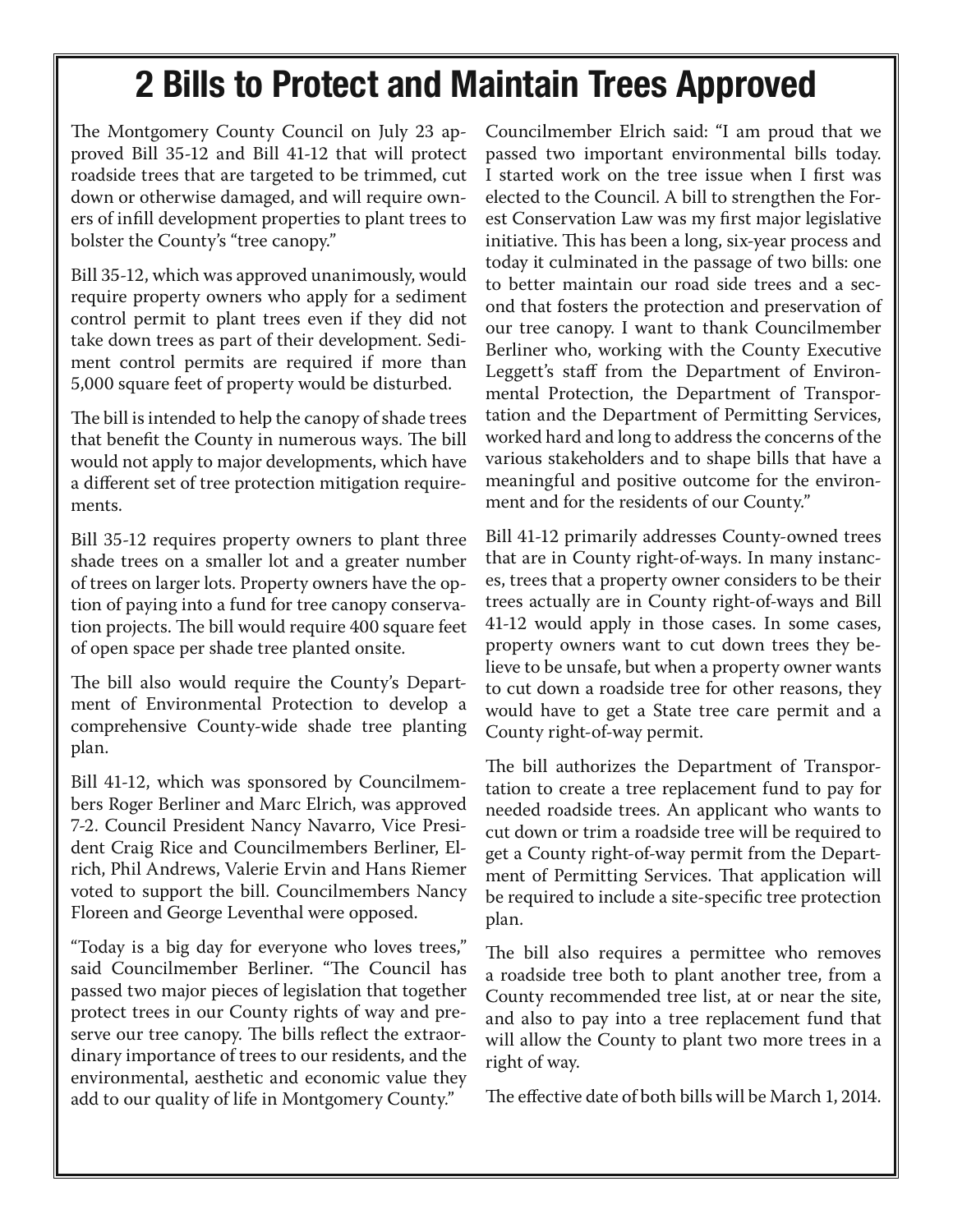## **Blinkers**

Our dark winter nights start early and make driving in the presence of pedestrians dangerous for both drivers and walkers. Strangely, the winter D.C. dress code of all black clothes seems all too often to be the choice of walkers. We encourage everyone walking to wear at least some white or bright color somewhere. However, to increase the safety of everyone, the KPCA has in stock some bright orange flashers that can be worn when out in the dark such as when walking to the school bus stop in the morning. These are available to KPCA members only with the number limited to the number we already have on hand. If you have them from last fall, please use them before requesting new ones.

Each member home can request a number of blinkers equal to the number of children plus two. These will be dropped off at your home. To get blinkers, please send an email to pres@kpcaonline.org with the header "Blinkers." In the body of the note, mention how many are needed and the address.

#### **An October workshop for parents of high school students with learning challenges**

My colleague, Margi Kramer, and I have been developing an exciting and informative two night seminar for parents of high school students with learning challenges. It is called *Navigate The Accommodations Journey*, and is designed to educate parents about student advocacy skills, the process of standardized testing, and school accommodations.

Margi and I feel we can provide a particular level of expertise as we both served as Learning Specialists in High Schools for many years. Most importantly, this interactive workshop should serve as a forum for parents of like-concerns to share ideas as well as gain information.

The two evening workshop Oct. 16 and 23 - consecutive Wednesdays - will take place at La Madeline in Bethesda, and is very affordable - \$60

Judy Lorber, M.Ed. (*judylrbr@gmail.com,* (301) 461- 8461), Educational Consultant, Learning/Attention/Executive Functioning Issues at the H.S. Level.

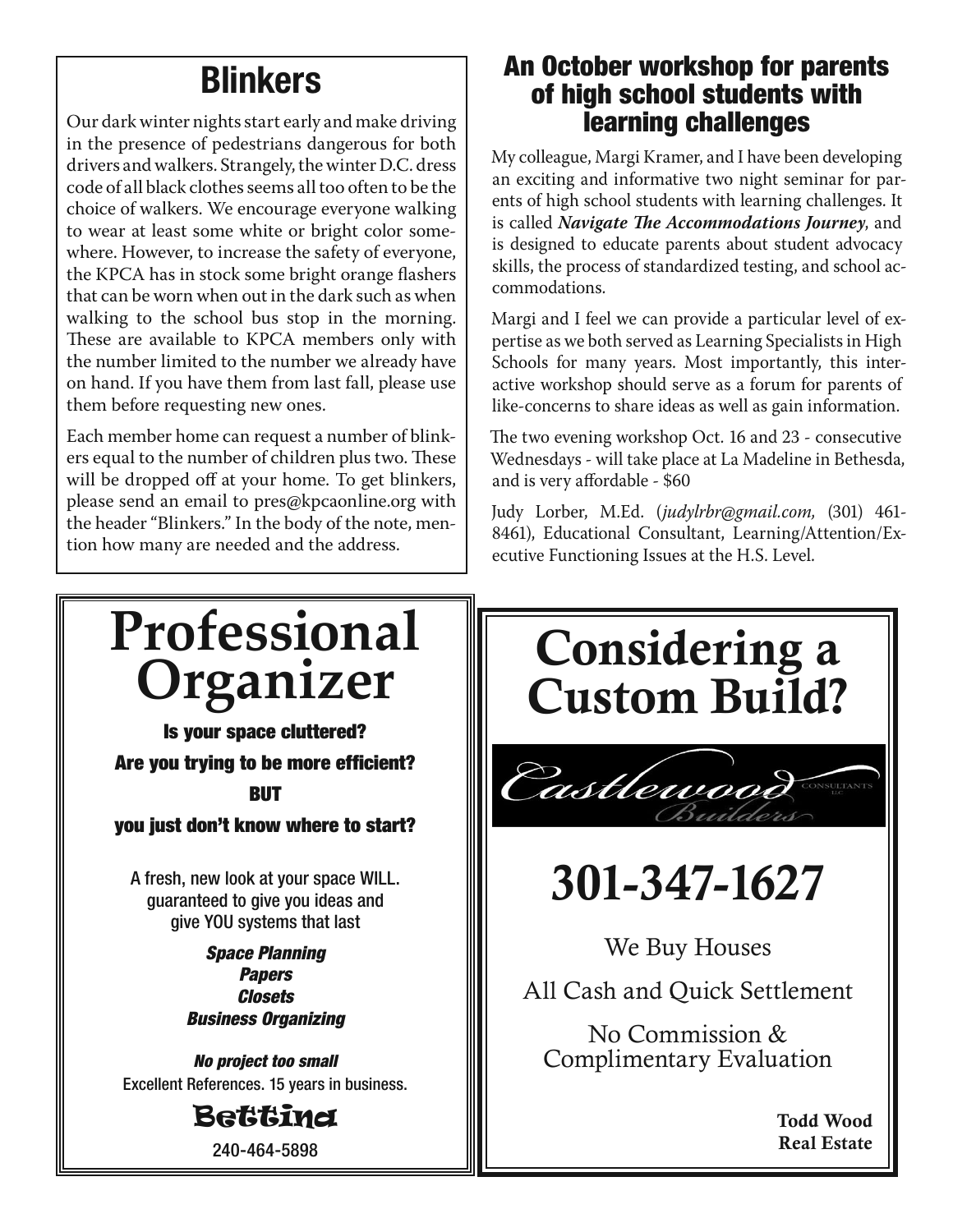#### **Request for Vacation Coverage from the Security Service**

The security service operates through the evening, night and morning.

If you want to make a specific request for vacation coverage or other specific service, call M-F between 9 AM and 5 PM before you leave town. Phone **301- 384-7777**. A phone number of a local contact with a spare key is most helpful.

For an evening emergency call **240-793-6255** (the patrol car). If there is any problem getting in contact immediately, call 301-384-7777 and ask for the supervisor of the Kenwood Park patrol service.

This service is available to members of KPCA. Nonmembers can easily sign up by contacting Ken Rubinson by phone or email, pres@KPCAonline.org.

## **Bridge**

Interested in playing bridge or starting a bridge club in Kenwood Park? Please call KP residents Gloria Fitchett at (301) 229-8400 or Christina Lobo at (301) 229-3490. We could start playing soon.

## **Traffic Cones**

The KPCA has a number of orange traffic cones available for neighborhood events. If anyone in Kenwood Park needs to borrow them, contact pres@kpcaonline.org.

# **Advertise in the**

| <b>Size</b>          | <b>Dimensions</b>                         |                |                                 |  |
|----------------------|-------------------------------------------|----------------|---------------------------------|--|
|                      | Inches                                    | Picas          | <b>Price</b>                    |  |
| <b>Business Card</b> | $2''$ h x $3\frac{2}{3}''$ w              | $12 \times 22$ | \$30                            |  |
| Quarter-Page         | 5" h x $3\frac{2}{3}$ " w                 | $30 \times 22$ | \$40                            |  |
| Half-Page Horiz.     | 5" h x $7\frac{1}{2}$ " w                 | $30 \times 45$ | Contact:<br><b>Edward Elson</b> |  |
| Half-Page Vert.      | 10" h x 3 <sup>2</sup> / <sub>3</sub> " w | 60 x 22        | news@kpcaonline.org             |  |
| <b>Full Page</b>     | 10" h x 71/2" w                           | 60 x 45        | (301) 320-2837                  |  |

Delivered to every home in Kenwood Park!

## **Neighborhood Services Available Baby Sitters**

| L. Sorcher (Certified)                                                     | (301) 229-2328 |  |  |  |
|----------------------------------------------------------------------------|----------------|--|--|--|
| J. Flaherty                                                                | (301) 229-2602 |  |  |  |
| C. Goldman                                                                 | (301) 320-1582 |  |  |  |
| Michelle Dressner                                                          | (301) 652-5453 |  |  |  |
| Olivia Barber                                                              | (301) 760-7535 |  |  |  |
| Katie Choppin (certified)                                                  | (301) 229-9139 |  |  |  |
| Anne Charpentier (certified)                                               | (301) 320-4310 |  |  |  |
| Bailey and Hannah (sisters, H.S. stu-<br>dents, both CPR cert., Children's |                |  |  |  |
| Hospital, babysitting cert.                                                | (301) 312-8606 |  |  |  |
| <b>Leaf Rakers, Snowshovelers, Odd Jobs</b>                                |                |  |  |  |
| Isaac Bacon (Whitman HS student) (240) 507-8075<br>IsaacBacon43@amail.com  |                |  |  |  |

Shafi Noss (301) 325-8360 **Amber White (301) 588-6474** (apamberpower@gmail.com (loving and reliable dog walker)

Alex (10th grader at French Int'l School) acpiot@gmail.com<br>Rav Shao (DIY handvperson/lawn mowing) (240) 421-5095 Ray Shao (DIY handyperson/lawn mowing) Chris Fowler (lawns, water plants, pet care, move

heavy objects chris.fowler419@gmail.com (301) 455-8187

#### **GET LISTED HERE FREE:**

Leave name and phone number with Editor, Edward Elson, at (301) 320-2837 or email news@kpcaonline.org



is reading Neil Gaiman's *The Ocean at the End of the Lane* and we'll meet next on

October 30. Contact *sjgust@msn.com* for more info.

#### **One-Stop All County Government Information at 311**

MC311 is Montgomery County's simple, three-digit, one stop phone number for customers to call (3-1-1) or site to visit (www.montgomerycountymd. gov/311) to obtain non-emergency County information and services and to enter service requests or send emails.

The system continues to grow and expand. As county residents become more familiar with it and the relative ease of reaching County services by simply dialing 311, the county expects call volume to continue to rise.

A recent survey of hundreds of 311 users showed about 75 percent of users satisfied with the time it took to reach a Customer Service Representative. Seventy-two percent were satisfied or extremely satisfied with the handling of their call. The survey showed 75 percent satisfied or extremely satisfied with their overall 311 experience.

MC311 has proved a valuable resource making more efficient the way the County delivers non-emergency customer service.